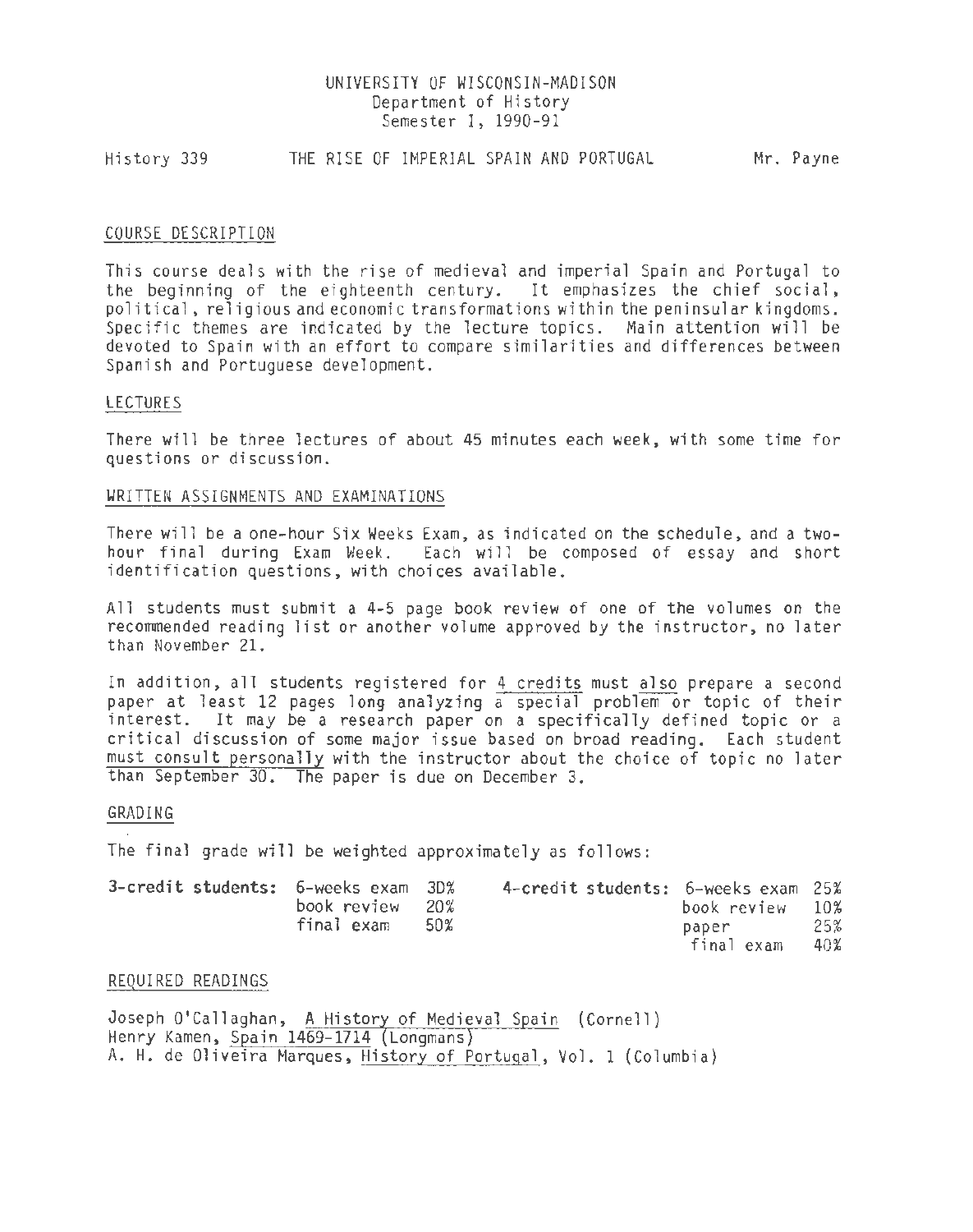# Schedule of Topics

 $\Delta\omega_{\rm{eff}}$  and  $\omega_{\rm{eff}}$  are the spectral of the spectral spectrum of  $\Delta\omega_{\rm{eff}}$ 

# Readings

 $\sim$ 

 $\sim 10^{-1}$ 

|                 | September                                     |                                                              |
|-----------------|-----------------------------------------------|--------------------------------------------------------------|
| $\overline{5}$  | Introduction                                  |                                                              |
| $\overline{7}$  | Ancient Hispania & the Visigothic Kingdom     | O'Callaghan, 17-88                                           |
| 10 <sub>1</sub> | The Muslim Conquest                           | Ibid., 89-98; 100-104                                        |
| 12              | Islamic Society & Institutions                | Ibid., 107-30; 137-62                                        |
| 14              | Al-Andalus                                    | No assignment                                                |
| 17              | The Kingdom of Astirias                       | 0'Callaghan, 98-100; 104-07                                  |
| 19              | The Pyrenean Principalities                   | No assignment                                                |
| 21              | No Class (Portuguese Conference at Berkeley)  | No assignment                                                |
| 24              | Jewish Society & Culture in Medieval Hispania | O'Callaghan, 283-87                                          |
| 26              | Expansion of Asturias-Leon                    | Ibid., 163-65                                                |
| 28              | Early Medieval Social Development             | Ibid., 165-85                                                |
| October         |                                               |                                                              |
| $\mathbf{1}$    | The Eleventh-Century Reconquest               | Ibid., 130-36; 191-200                                       |
| 3               | The Era of Alfonso VI                         | Ibid., 200-14                                                |
| 5               | Castile-Leon in the XII Century               | Ibid., 215-18; 227-45;                                       |
|                 |                                               | $254 - 304$                                                  |
| 8               | The Great Reconquest                          | Ibid., 245-49; 331-81                                        |
| 10              | Evolution of Aragon-Catalonia                 | Ibid., 218-27                                                |
| 12              | SIX WEEKS EXAM                                |                                                              |
| 15              | Aragon-Catalonia in the XIII Century          | Ibid., 249-53; 362-68;                                       |
|                 |                                               | $377 - 80$                                                   |
| 17              | Institutions & Empire of Aragon-Catalonia     | Ibid., 382-406                                               |
| 19              | Emergence of Portugal                         | Marques, 1-84                                                |
| 22<br>24        | Portugal in the XIV Century                   | Ibid., 85-132                                                |
|                 | Medieval Hispanic Catholicism                 | 0'Callaghan, 185-90;                                         |
| 26              | Castile in the XV Century                     | $305 - 30$ ; $487 - 520$                                     |
|                 |                                               | $1 \text{bid.}$ , 407-27; 459-86;<br>$521 - 34$ ; $604 - 25$ |
| 29              | Castilian Cortes and Institutions             | Ibid., 428-58; 578-603                                       |
| 31              | Decline of Aragon-Catalonia                   | Ibid., 534-46; 560-62                                        |
|                 |                                               |                                                              |
| November        |                                               |                                                              |
|                 | 2 The Portuguese Expansion                    | Marques, 133-238;                                            |
| 5               |                                               | O'Callaghan, 546-48; 556-60                                  |
|                 | The United Spanish Monarchy                   | Kamen, 1-61                                                  |
| $\epsilon$      |                                               | O'Callaghan, 549-56; 562-77<br>655-76                        |
| 7               | The Religious Minorities & the Inquisition    | 0'Callaghan, 626-53;                                         |
|                 |                                               | Kamen, 38-44; 172-77                                         |
| 9               | The Era of Social Revolts                     | Kamen, 73-81                                                 |
| 12              | The Castilian Expansion                       | Kamen, 81-98                                                 |
| 14              | Sixteenth-Century Portugal                    | Marques, 238-306                                             |
| 16              | The Islamic Frontier                          | No assignment                                                |
| 19              | The Portuguese Debacle                        | Marques, 306-20                                              |
| 21              | Society & Economics in Imperial Spain         | Kamen, 98-111; 161-71                                        |
| 26              | Carlos V and Empire                           | Ibid., 62-73                                                 |
| 28              | The Era of Felipe II                          | Ibid., 122-61                                                |
| 30              | The Catholic Reformation &                    | Ibid., 111-21; 177-95                                        |
|                 | Golden Age Culture                            |                                                              |